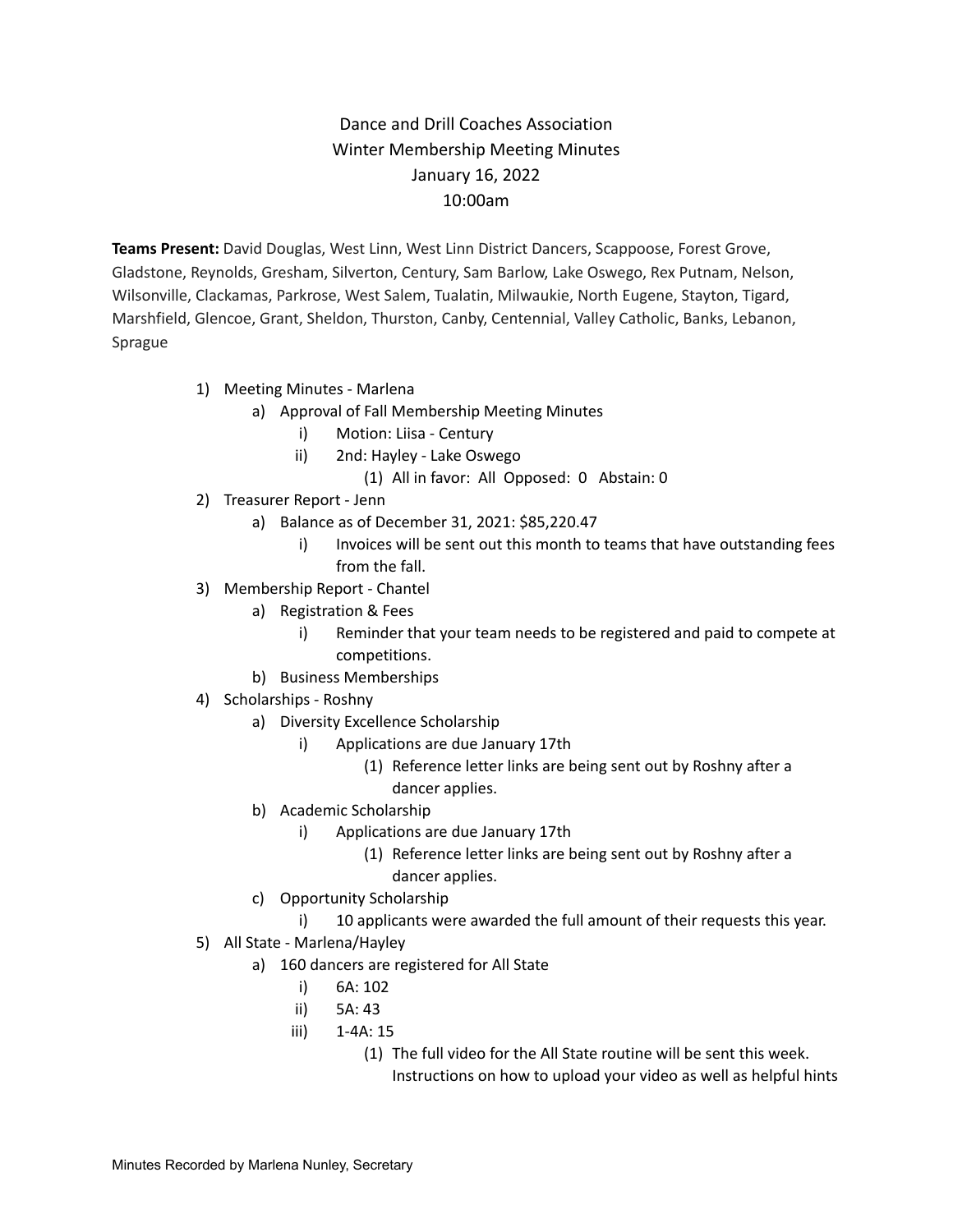for dancers will be sent to coaches. Video submissions will be due on Friday, February 11th.

- (2) Dance Scholarships will be given to the top 5% in each classification.on the percentage of video submissions.
- 6) Awards Annie
	- a) Coach of the Year Awards
		- i) Nominees will be sent to the membership via email to vote on. The awards for Coach of the Year, Assistant Coach of the Year and the Service Award will be announced at State.
- 7) JA Report Kristen
	- a) Traditional Season
		- i) Recorded comments will return for the traditional season.
			- (1) Judge's workshops will take place in the next week to prepare for the upcoming competitions.
				- (a) January 20th from 7-9pm
				- (b) January 24th from 6-8pm
			- (2) Teams will receive scores directly after each competition. Comments will be sent to coaches the following day by noon.
				- (a) A reminder that there will not be any recorded comments at the State competition. Written comments will be provided.
			- (3) Kristen will be sending out a survey to the membership this week asking for feedback on judging.
- 8) Communications Danielle/Amanda
	- a) OSAA Today Articles
		- i) Please look for the articles featuring senior dancers!
		- ii) OSAA is also looking for nominations for their new Student Advisory Committee.
- 9) OSAA KT
	- a) State Venue
		- i) Review of OSAA presentation
			- (1) OSAA Presentation *this will be emailed to all dance coaches*
				- (a) March 18th: 1-4A Dance Drill & Show
				- (b) March 19th: 6A Dance Drill & 5A Dance Drill
			- (2) Questions from the membership:
				- (a) Placement of the announcer table
					- (i) KT can look at the options to see where this can be placed. Concern was dancers entering and exiting the floor.
					- (b) Are entrance and exits allowed for all 4 doors?
						- (i) Yes all 4 doors are available for dancers to enter and exit the floor.
					- (c) During the show session, can the pipe and drape section come down?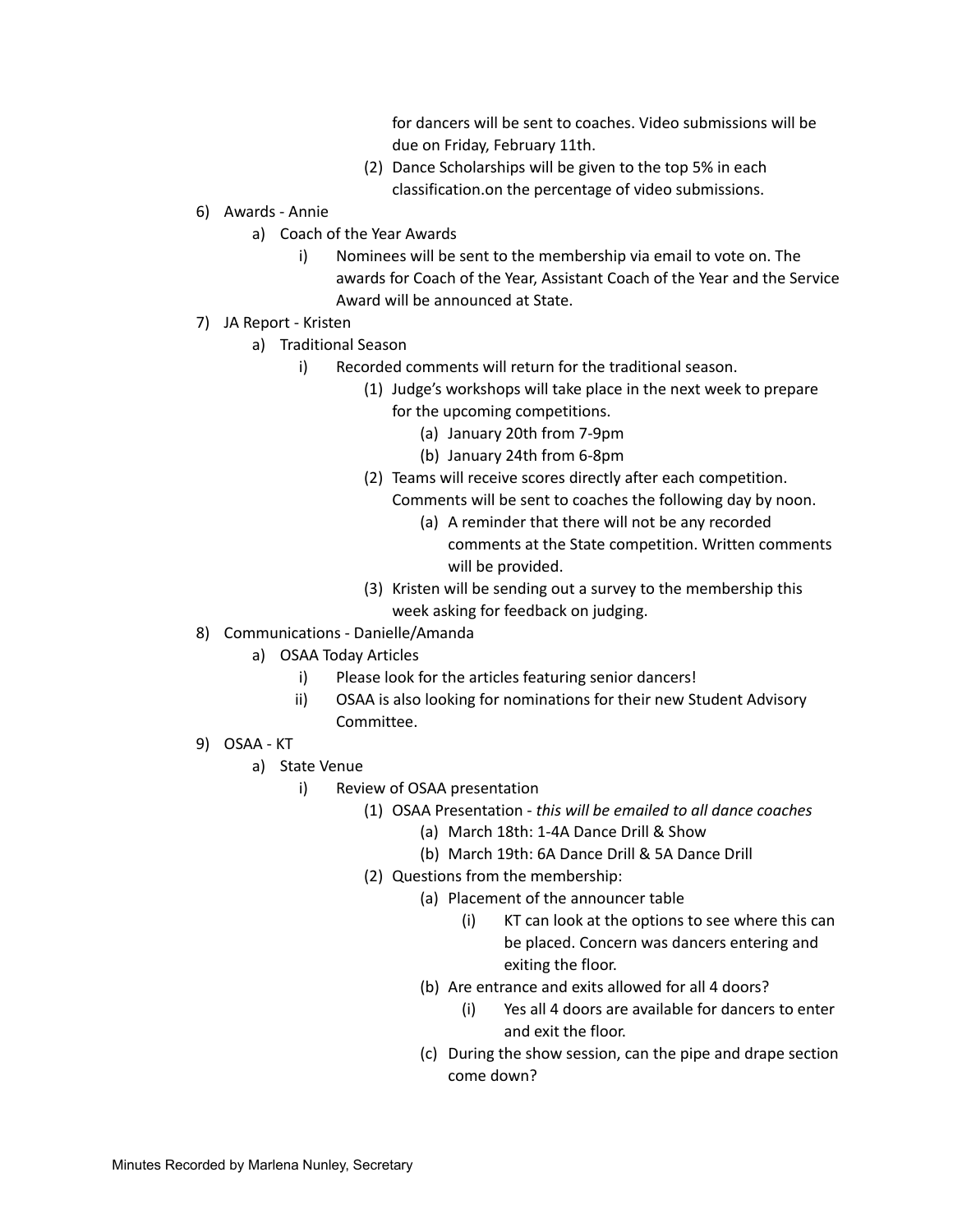- (i) Yes this is flexible and would be able to be removed for a performance if needed.
- (d) What is the schedule for prop drop off for Show be?
	- (i) The assumption is that it will be Thursday, March 17th.
- (e) Will the sound checks/practice times be staggered by when a team is performing?
	- (i) The plan is to have all sound checks and practice times in the morning.
- (f) Will awards be at the end of each session like Grand Finale and Drill Down?
	- (i) Yes awards will be at the conclusion of each session.
- (g) Will Oregon City High School be used in the future for the State competition?
	- (i) No, this is only for the 2022 competition.
- b) State Timing
	- i) A discussion was had about possibly reducing the minimum timing for a state routine by 30 seconds. This has not been decided yet and KT will be meeting with the board this week. As soon as they make a decision, she will let the coaches know.
- c) State Registration
	- i) Registration will begin on January 24th and close on February 18th. Please check your email and be sure to register right away.
- d) State Venue 2023
	- i) KT has been researching the options and will focus on this after this season is over.
- e) COVID-19 Update
	- i) Review of most recent guidance
		- (1) All coaches need to be communicating with their Athletic Directors to see what their own district requires including pausing athletics and activities, masks during performances, etc.
			- (a) Comment from the membership: make sure all coaches are passing along the requirements of the schools that you are attending. Including social distancing, mask requirements, etc.
- f) Gender Identity Participation
	- i) Please see the OSAA [handbook](https://www.osaa.org/docs/handbooks/GenderIdentityParticipationBP.pdf) to learn more.
	- ii) Review of the importance of inclusivity including language used.
		- (1) All students deserve to feel included at school and especially in sports and activities.
	- iii) Review of federal and state laws protecting gender identity.
		- (1) Oregon Resource: ODE: Support and Guidance for [Transgender](https://www.oregon.gov/ode/students-and-family/equity/civilrights/Documents/TransgenderStudentGuidance.pdf) **[Students](https://www.oregon.gov/ode/students-and-family/equity/civilrights/Documents/TransgenderStudentGuidance.pdf)**

10) Chair Report - Dave